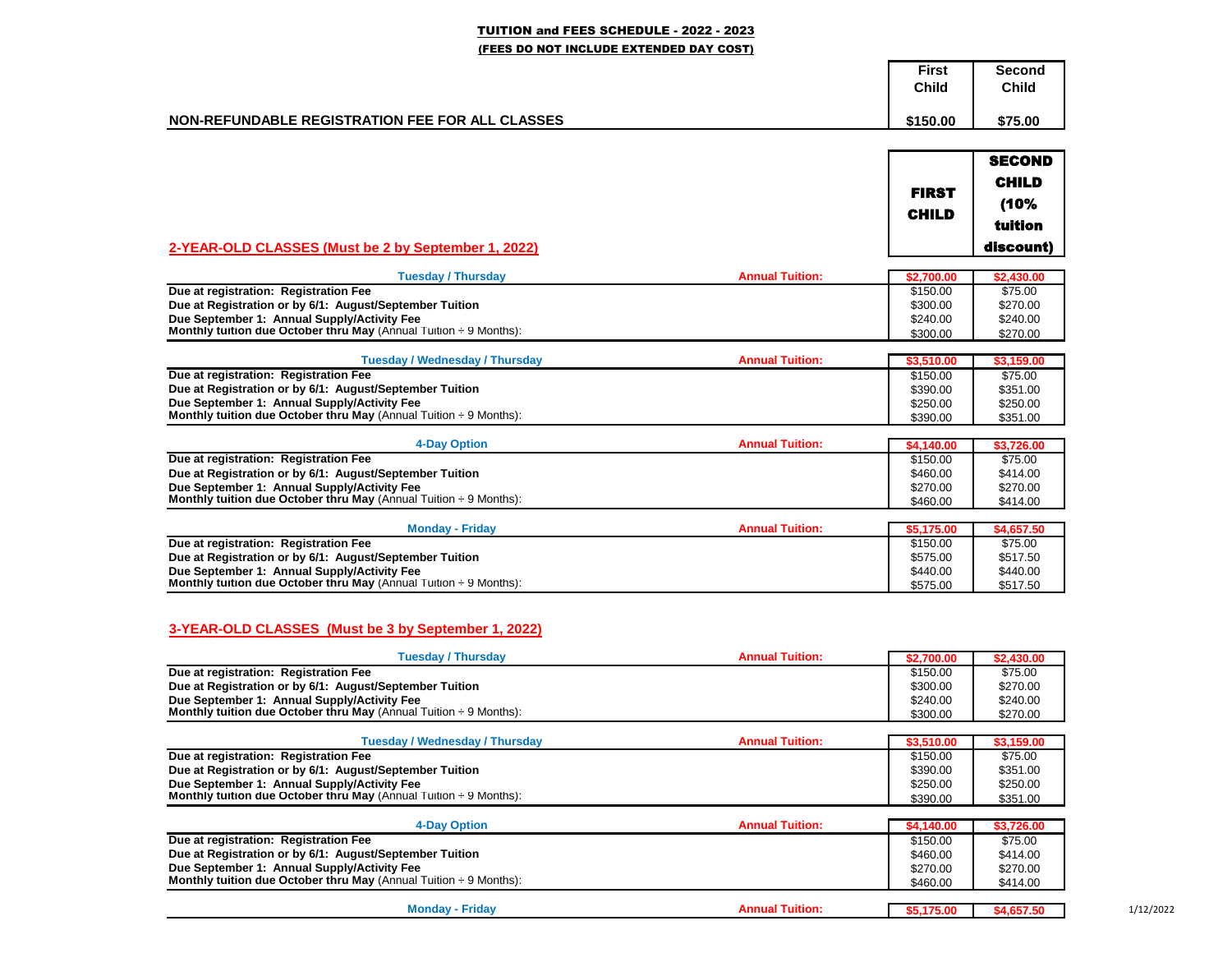## TUITION and FEES SCHEDULE - 2022 - 2023 (FEES DO NOT INCLUDE EXTENDED DAY COST)

|                                                                               | <b>First</b> | Second       |
|-------------------------------------------------------------------------------|--------------|--------------|
|                                                                               | <b>Child</b> | <b>Child</b> |
|                                                                               |              |              |
| NON-REFUNDABLE REGISTRATION FEE FOR ALL CLASSES                               | \$150.00     | \$75.00      |
| Due at registration: Registration Fee                                         | \$150.00     | \$75.00      |
| Due at Registration or by 6/1: August/September Tuition                       | \$575.00     | \$517.50     |
| Due September 1: Annual Supply/Activity Fee                                   | \$440.00     | \$440.00     |
| <b>Monthly tuition due October thru May</b> (Annual Tuition $\div$ 9 Months): | \$575.00     | \$517.50     |